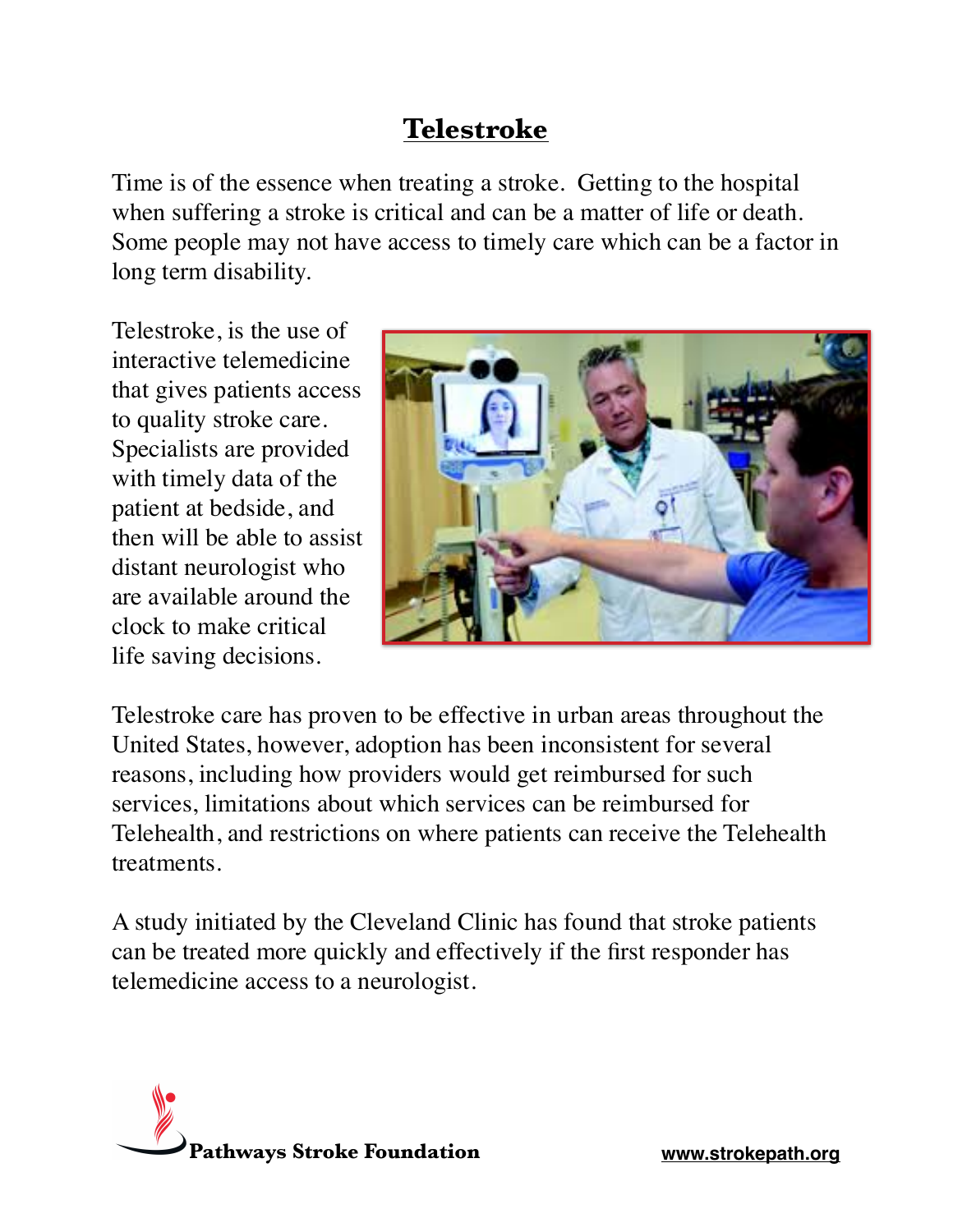Researchers reported a door-to-CT rate of 13 minutes on average and a door-to-intravenous thrombolysis (IV-tPA administration) rate of 32 minutes on average through the use of a mobile stroke treatment unit. Under normal circumstances, where a patient exhibiting signs of a stroke is rushed to the nearest hospital, those rates average 18 minutes and 58 minutes, respectively. According to Brett M. Kissela, MD, MS, a Fellow of the American Academy of Neurology, "time is brain" when it comes to stroke evaluation and treatment.

Stroke guidelines outline exacting time goals for doing things such a administering tPA(tissue plasminogen activator) medication within 3 to 4.5 hours, depending on the patient, and interpreting CT scans within 45 minutes of arrival. If a hospital doesn't have a stroke specialist on-site, such goals are harder to meet.

## **Legislation is Needed for Telestroke**

With strokes on the rise with younger adults, having access to critical neurological care can bridge the gap of time when the close dissolving drug TPA needs to be administered. Stroke severity can accurately

single out which patients need ICU monitoring and which can be managed outside of a critical care setting in he hopsital. In addition, Telestroke is HIPAA compliant. Site personnel are responsible for obtaining normal patient care consent and HIPAA documentation.

**Doctors not politicians,** should determine the health care needs of patients.

There have been great strides made

to expand this program to all patients in need of critical stroke care. With 94% of strokes occurring in urban and rural areas, Medicare would